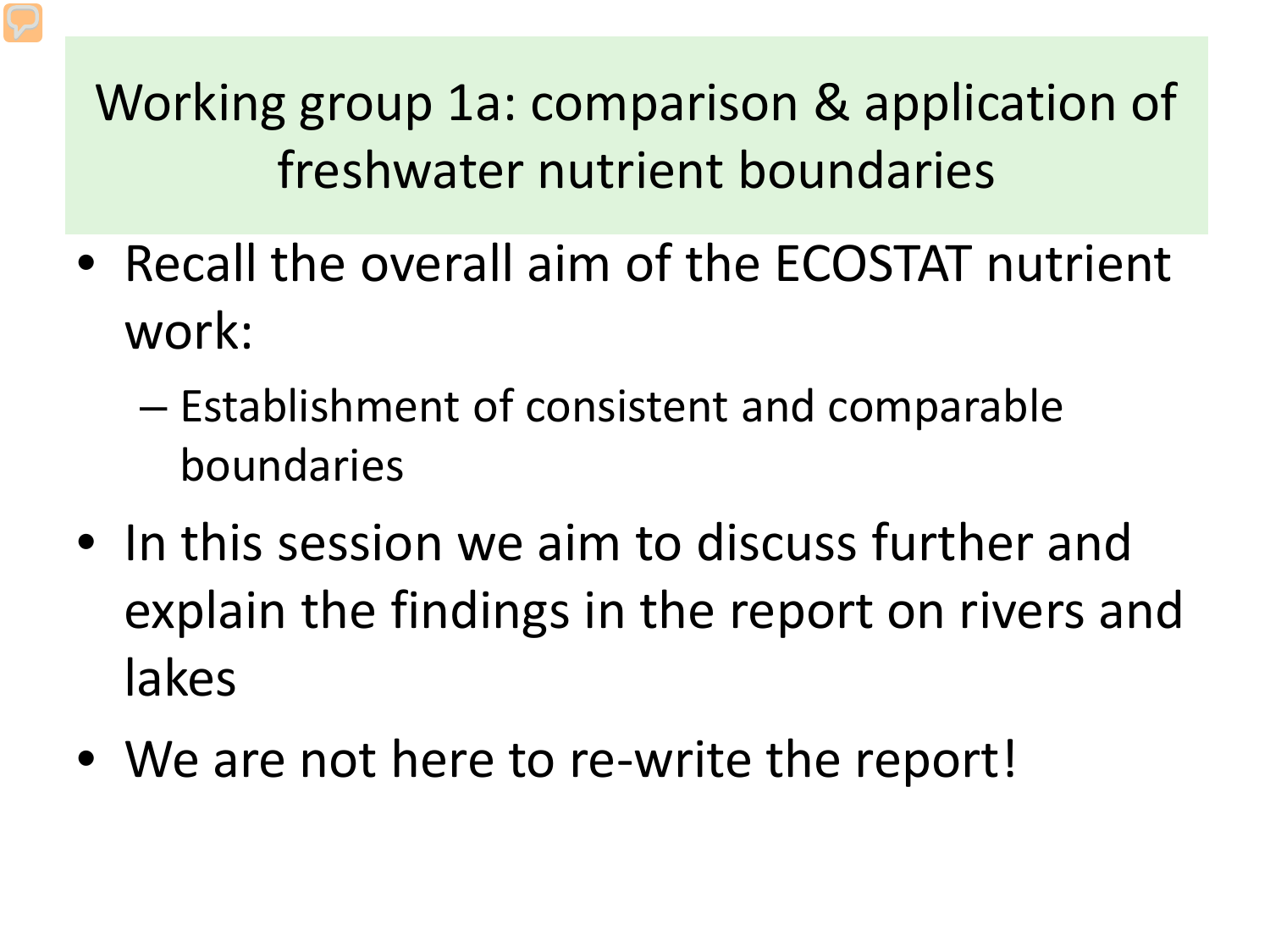## **Reminders from the report**

- Different values for N & P used for boundary setting across Europe
	- Differences in water body types
	- Different methods used to establish boundary values
	- Different data

BQE used, summary metrics, sampling strategy, soluble and total nutrient, random effects from use of small data sets.

- Different interpretation of similar methods (more about this when we discuss pressure response models)
- Boundaries for lakes more similar than those for rivers
- Boundaries for P more similar than those for N
	- How similar might we expect values to be ?
- What are the most appropriate methods to establish boundary values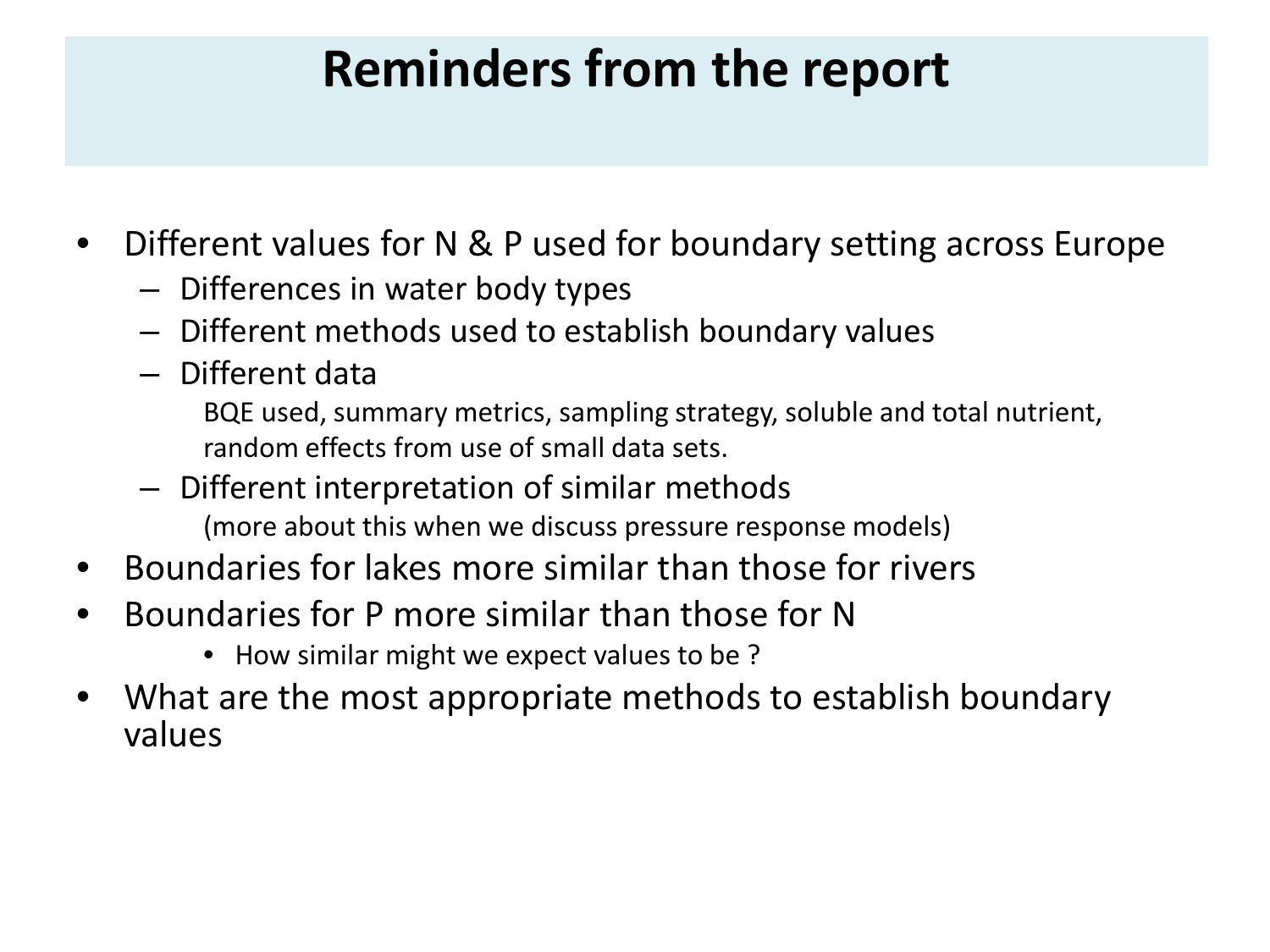What are the most important reasons for the differences in MS boundary values?

- Do the observed differences reflect real variation in nutrient/ biology relationships across MS or geographic regions?
- Are the differences a result of different approaches to monitoring, boundary setting and subsequent use for management?
- Is uncertainty in pressure/response relationships a significant factor?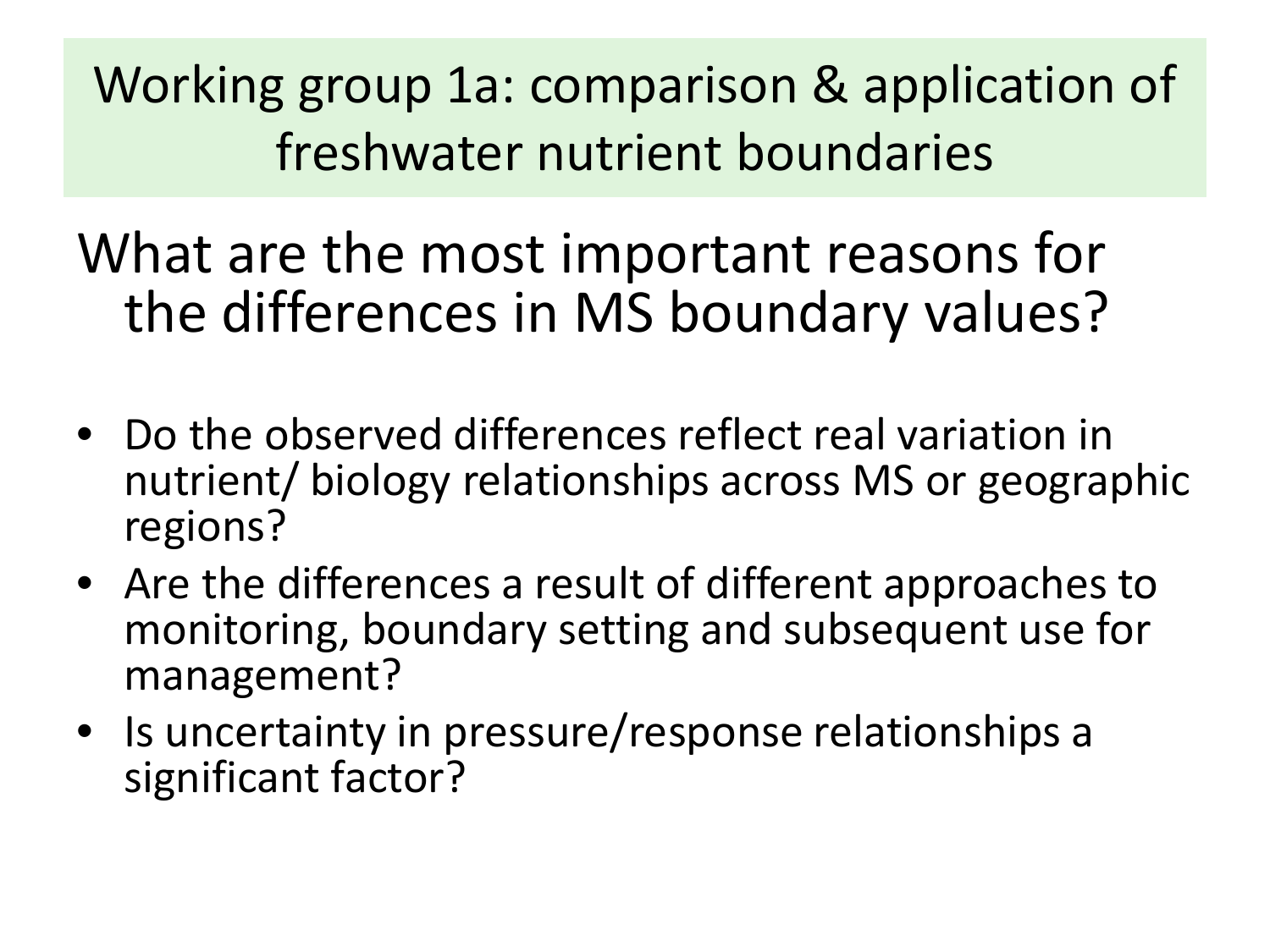In addition to differences between MS, do we understand:

- Why river boundaries are more variable than those for lakes?
- Why nitrogen boundaries are more variable than phosphorus?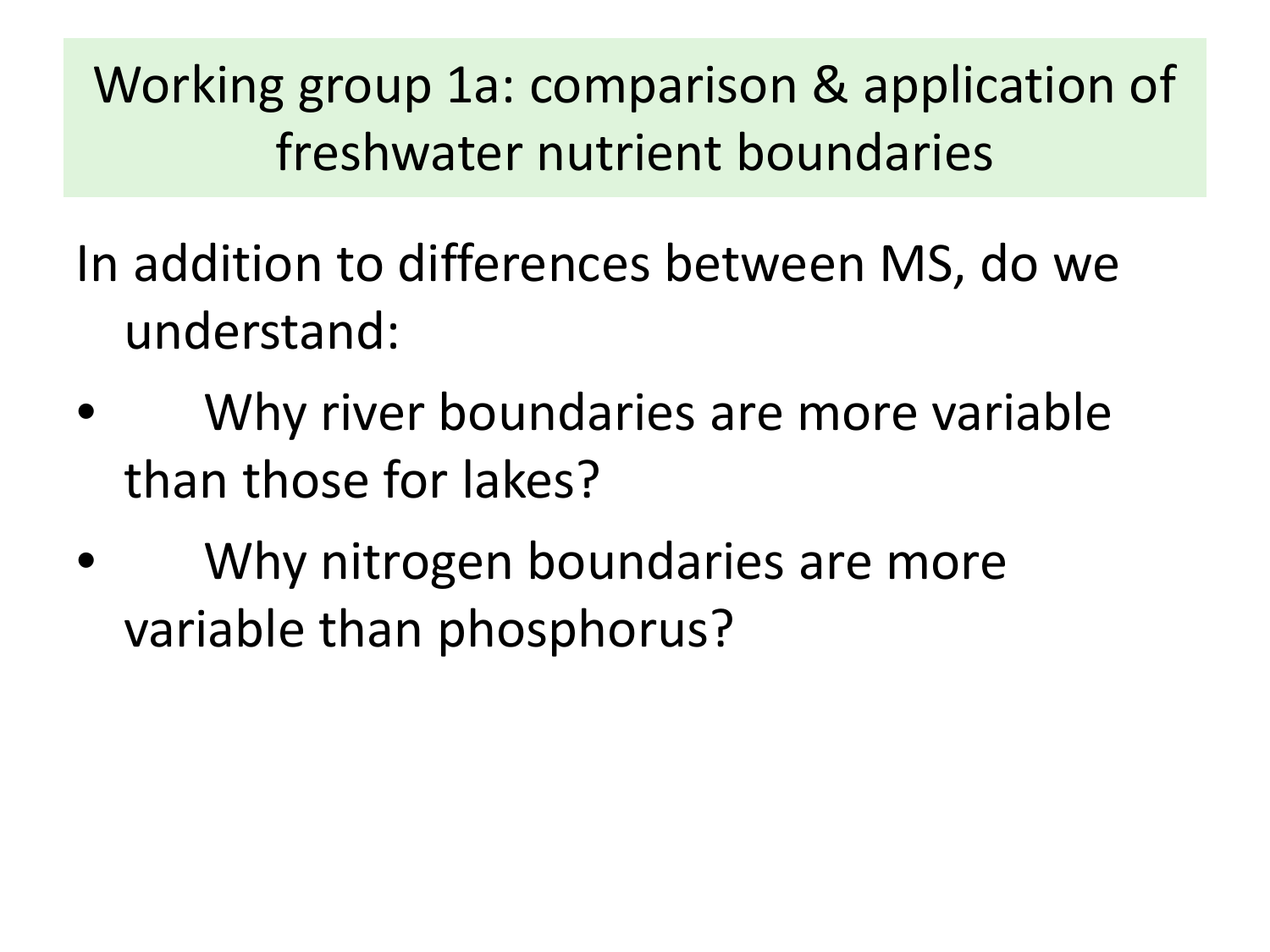# **Some factors to consider in the discussion:**

# **1. Are the comparisons valid?**

- are the measured parameters comparable?
- are the summary statistics an important factor?
- are IC or broad types appropriate?
- how should we compare type-specific with site-specific approaches?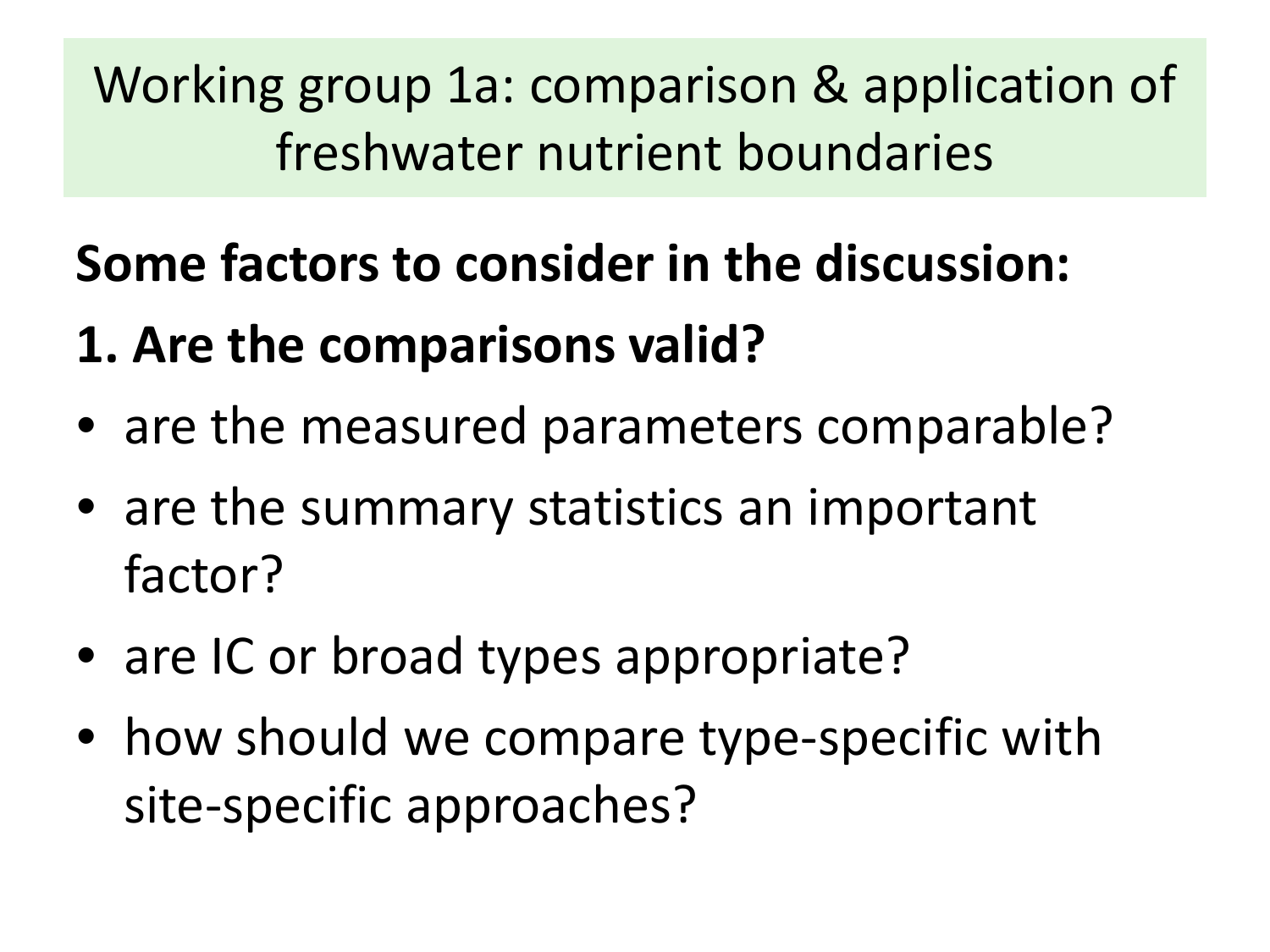### **Some factors to consider in the discussion:**

#### **2. Differences between MS**

• the approach to interpretation of data/methods of deriving boundaries

e.g. What does "expert judgement" really mean? /Why have MS adopted different methods?

- views on high status in relation to G/M boundary
	- How are high status conditions established?
	- What happens where no undisturbed conditions occur?
	- How far can G/M deviate from high status?
- Is only part of the possible pressure gradient represented?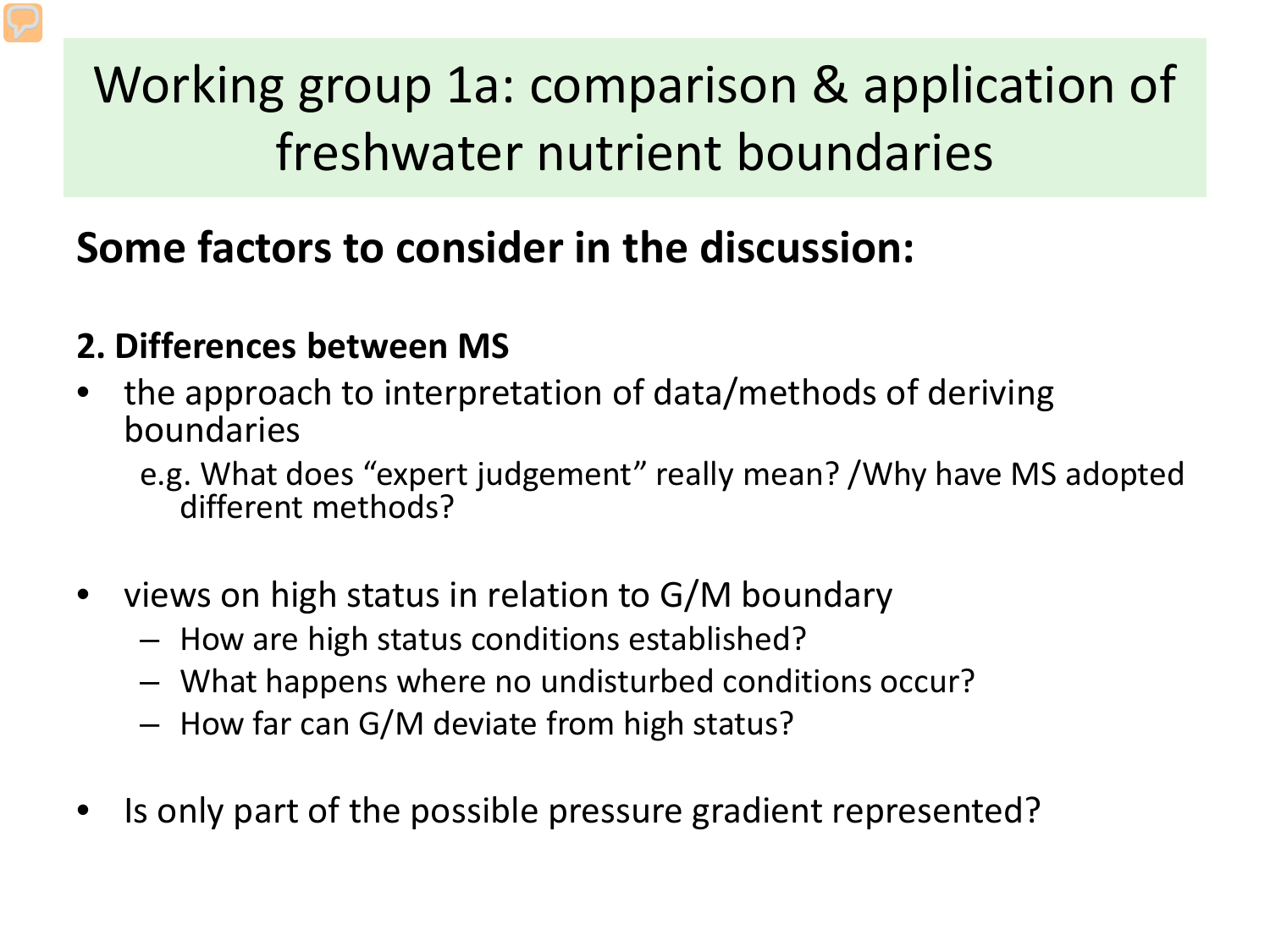### **Some factors to consider in the discussion:**

### **2. Differences between MS**

- approach to use of boundary values, for both classification and management
- does this influence the boundary setting procedure?
- **3. Are multiple pressures contributing to uncertainty with nutrients?**